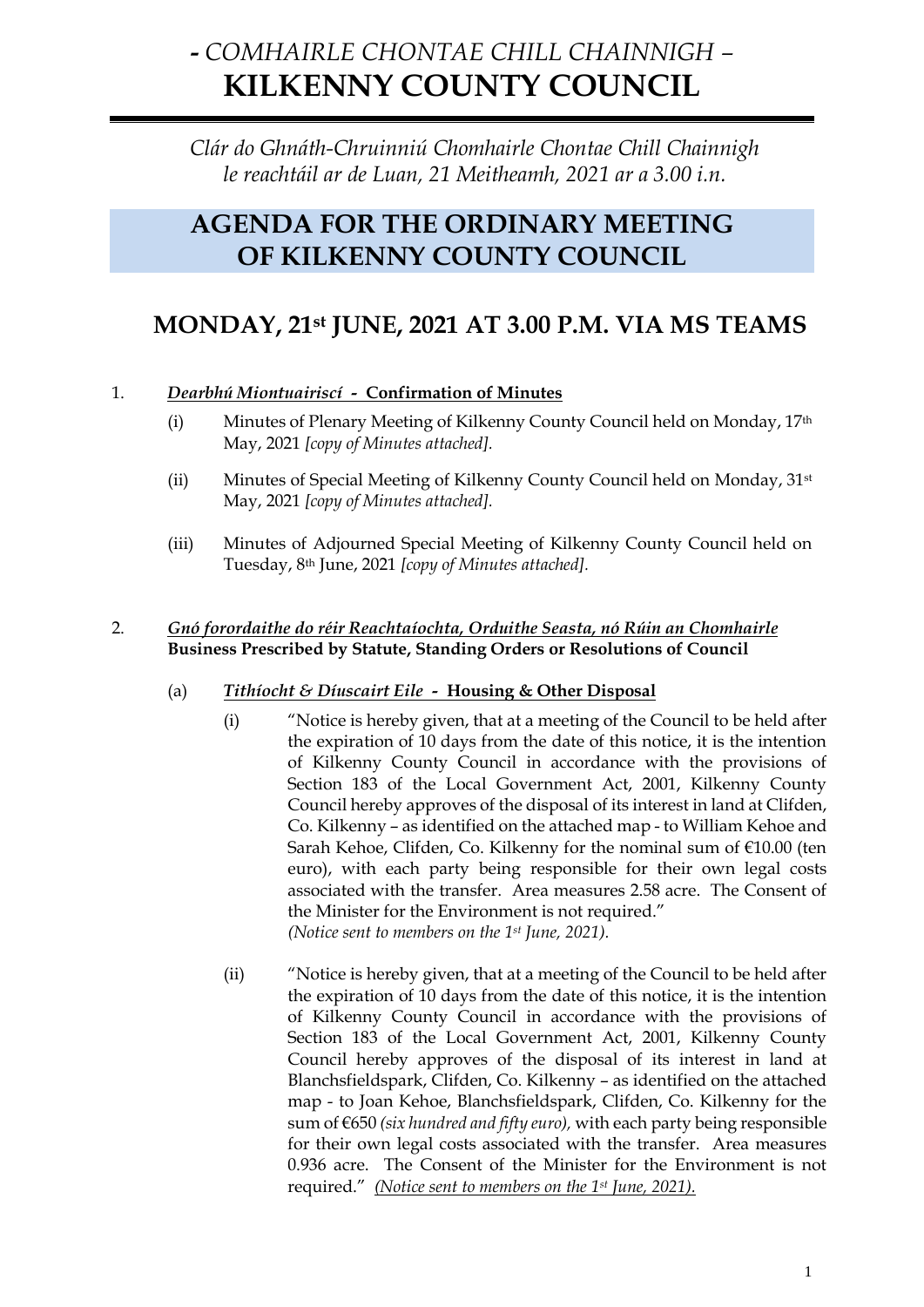- (iii) "Notice is hereby given, that at a meeting of the Council to be held after the expiration of 10 days from the date of this notice, it is the intention of Kilkenny County Council in accordance with the provisions of Section 183 of the Local Government Act, 2001, Kilkenny County Council hereby approves of the disposal of its interest in land at Moanmore, Bagenalstown, Co. Carlow, as identified on the attached map, to Michael Roche and Lisa Roche, Moanmore, Bagenalstown, Co. Carlow for the sum of  $E1,000$  (one thousand euro), with each party being responsible for their own legal costs associated with the transfer. Area measures 0.11 acre. The Consent of the Minister for the Environment is not required." *(Notice sent to members on the 1st June, 2021).*
- (iv) "Notice is hereby given, that at a meeting of the Council to be held after the expiration of 10 days from the date of this notice, it is the intention of Kilkenny County Council in accordance with the provisions of Section 183 of the Local Government Act, 2001, Kilkenny County Council hereby approves of the disposal of its interest in land at Bannagagole, Old Leighlin, Co. Carlow – as identified on the attached map - to Margaret Foley, Bannagagole, Old Leighlin, Co. Carlow for the sum of €750 (seven hundred and fifty euro), with each party being responsible for their own legal costs associated with the transfer. Area measures 0.36 acre. The Consent of the Minister for the Environment is not required." *(Notice sent to members on the 1st June, 2021).*
- (v) "Notice is hereby given, that at a meeting of the Council to be held after the expiration of 10 days from the date of this notice, it is the intention of Kilkenny County Council in accordance with the provisions of Section 183 of the Local Government Act, 2001, Kilkenny County Council hereby approves of the disposal of its interest in land at Moanmore, Bagenalstown, Co. Carlow – as identified on the attached map - to Stephen Morris, Moanmore, Bagenalstown, Co. Carlow for the nominal sum of €10.00 *(ten euro)*, with each party being responsible for their own legal costs associated with the transfer. Area measures 0.015 acre. The Consent of the Minister for the Environment is not required." *(Notice sent to members on the 1st June, 2021).*
- (vi) "Notice is hereby given, that at a meeting of the Council to be held after the expiration of 10 days from the date of this notice, it is the intention of Kilkenny County Council in accordance with the provisions of Section 183 of the Local Government Act, 2001, Kilkenny County Council hereby approves of the disposal of its interest in land at Moanmore, Bagenalstown, Co. Carlow – as identified on the attached map - to Padraig Kavanagh, Moanmore, Bagenalstown, Co. Carlow for the sum of €600 *(six hundred euro)*, with each party being responsible for their own legal costs associated with the transfer. Area measures 0.49 acre. The Consent of the Minister for the Environment is not required." *(Notice sent to members on the 1st June, 2021).*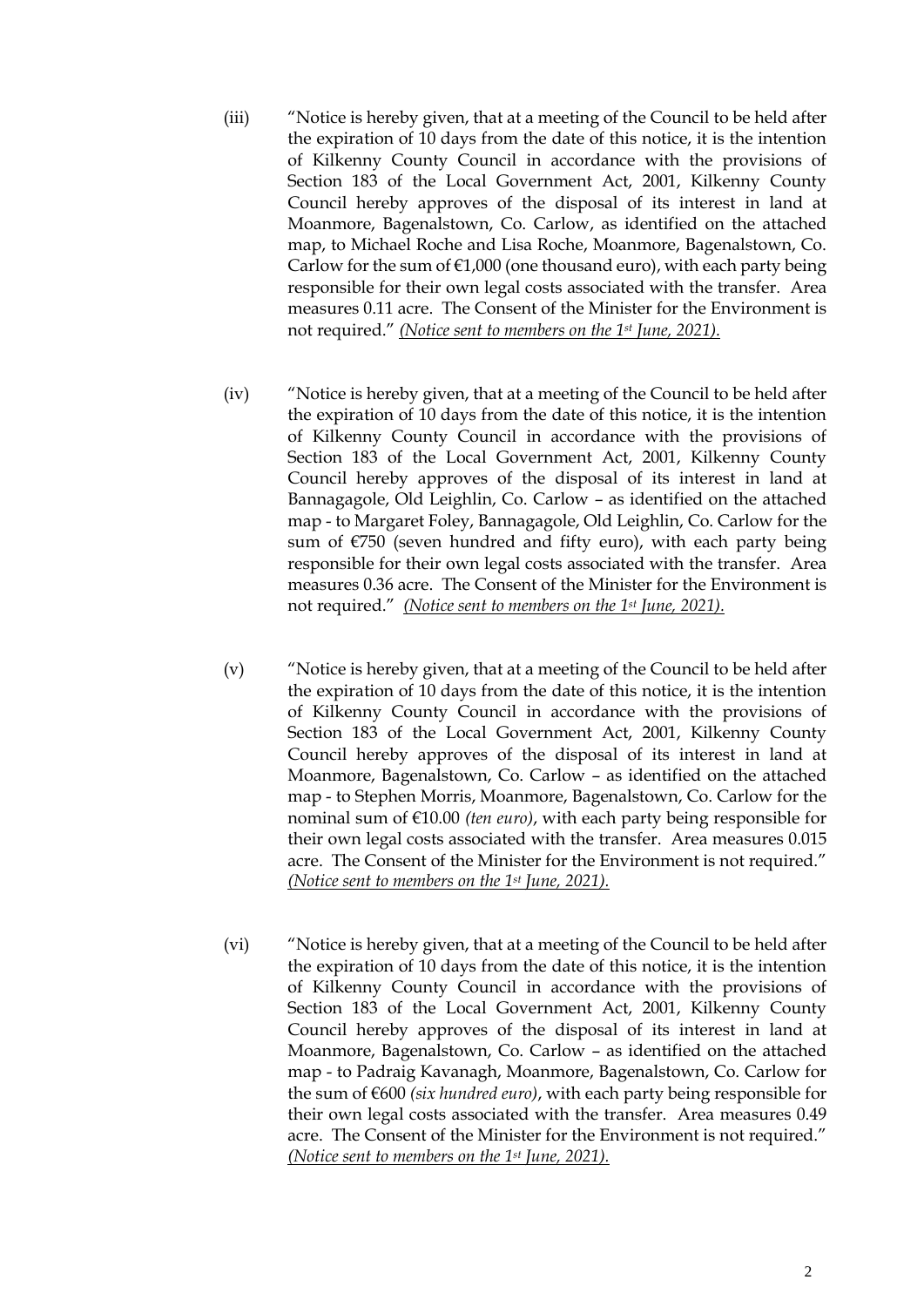- (vii) "Notice is hereby given, that at a meeting of the Council to be held after the expiration of 10 days from the date of this notice, it is the intention of Kilkenny County Council in accordance with the provisions of Section 183 of the Local Government Act, 2001, Kilkenny County Council hereby approves of the disposal of its interest in land at Ballykeoghan, Kilmacow, Co. Kilkenny – as identified on the attached map - to Noeleen Ivory, Ballykeoghan, Kilmacow, Co. Kilkenny for the sum of €500 *(five hundred euro),* with each party being responsible for their own legal costs associated with the transfer. Area measures 0.094 acre. The Consent of the Minister for the Environment is not required." *(Notice sent to members on the 1st June, 2021).*
- (viii) "Notice is hereby given, that at a meeting of the Council to be held after the expiration of 10 days from the date of this notice, it is the intention of Kilkenny County Council in accordance with the provisions of Section 183 of the Local Government Act, 2001, Kilkenny County Council hereby approves of the disposal of its interest in land at Moanmore, Bagenalstown, Co. Carlow – as identified on the attached map - to Luke Roche, Moanmore, Bagenalstown, Co. Carlow for the sum of €1,000 *(one thousand euro)*, with each party being responsible for their own legal costs associated with the transfer. Area measures 0.18 acre. The Consent of the Minister for the Environment is not required." *(Notice sent to members on the 1st June, 2021).*
- (ix) "Notice is hereby given, that at a meeting of the Council to be held after the expiration of 10 days from the date of this notice, it is the intention of Kilkenny County Council in accordance with the provisions of Section 183 of the Local Government Act, 2001, Kilkenny County Council hereby approves of the disposal of its interest in land at Tomard Lower, Clogrennane, Co. Carlow – as identified on the attached map to Sylvester McDonald, Tomard Lower, Co. Carlow for the sum of €750 *(seven hundred and fifty euro),* with each party being responsible for their own legal costs associated with the transfer. Area measures 0.39 acre. The Consent of the Minister for the Environment is not required." *(Notice sent to members on the 1st June, 2021).*
- (x) "Notice is hereby given, that at a meeting of the Council to be held after the expiration of 10 days from the date of this notice, it is the intention of Kilkenny County Council in accordance with the provisions of Section 183 of the Local Government Act, 2001, Kilkenny County Council hereby approves of the disposal of its interest in land at Aughnagomaun, Horse and Jockey, Thurles, Co. Tipperary – as identified on the attached map - to the Reps of Mr. John Hassett as part of a Deed of Exchange and with Kilkenny County Council being responsible for all legal costs associated with the transfer. Area measures 0.06 acre. The Consent of the Minister for the Environment is not required." *(Notice sent to members on the 1st June, 2021).*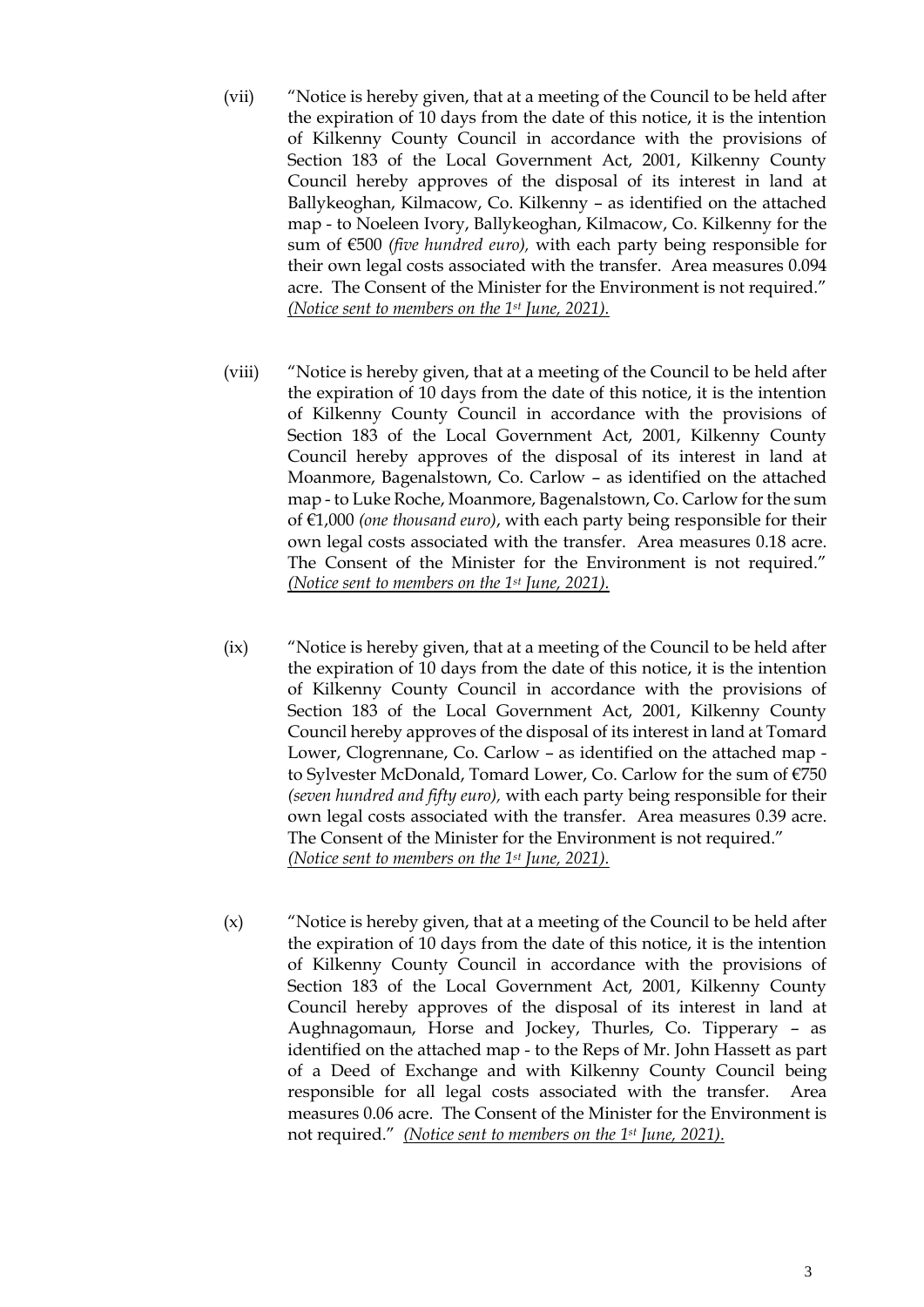(xi) "Notice is hereby given, that at a meeting of the Council to be held after the expiration of 10 days from the date of this notice, it is the intention of Kilkenny County Council in accordance with the provisions of Section 183 of the Local Government Act, 2001, Kilkenny County Council hereby approves of the disposal of its interest in land at Scart, Clifden, Co. Kilkenny – as identified on the attached map - to Nicholas Matthew O'Keeffe and Barbara O'Keeffe, Scart, Clifden, Co. Kilkenny for the sum of €32,000 *(thirty two thousand euros)*, and with each party being responsible for their own legal costs associated with the transfer. Area measures 1.54 acre. The Consent of the Minister for the Environment is not required."

*(Notice sent to members on the 1st June, 2021).*

- (xii) "Notice is hereby given, that at a meeting of the Council to be held after the expiration of 10 days from the date of this notice, it is the intention of Kilkenny County Council in accordance with the provisions of Section 183 of the Local Government Act, 2001, Kilkenny County Council hereby approves of the disposal of its interest in land at Shankill, Paulstown, Co. Kilkenny – as identified on the attached map to Martin & Rosaleen Maher, Shankill, Paulstown, Co. Kilkenny as part of a Deed of Exchange and each party will be responsible for their own legal costs associated with the transfer. Area measures 0.16 acre. The Consent of the Minister for the Environment is not required." *(Notice sent to members on the 1st June, 2021).*
- (xiii) "Notice is hereby given, that at a meeting of the Council to be held after the expiration of 10 days from the date of this notice, it is the intention of Kilkenny County Council in accordance with the provisions of Section 183 of the Local Government Act, 2001, Kilkenny County Council hereby approves of the disposal of its interest in land at Shankill, Paulstown, Co. Kilkenny – as identified on the attached map to Dermot & Orla Maher, Shankill, Paulstown, Co. Kilkenny as part of the Deed of Exchange with Mr. Martin Maher and with Kilkenny County Council being responsible for all legal costs associated with the transfer. Area measures 0.009 acre. The Consent of the Minister for the Environment is not required."

*(Notice sent to members on the 1st June, 2021).*

(xiv) "Notice is hereby given, that at a meeting of the Council to be held after the expiration of 10 days from the date of this notice, it is the intention of Kilkenny County Council in accordance with the provisions of Section 183 of the Local Government Act, 2001, Kilkenny County Council hereby approves of the disposal of its interest in land at Tomard Lower, Rathornan, Co. Carlow – as identified on the attached map - to Reps. Anne Dowling, Tomard Lower, Rathornan, Co. Carlow in exchange for a plot at Tomard Lower, Rathornan, Co. Carlow and with Kilkenny County Council being responsible for all legal costs associated with the transfer. Area measures 0.19 acre. The Consent of the Minister for the Environment is not required." *(Notice sent to members on the 1st June, 2021).*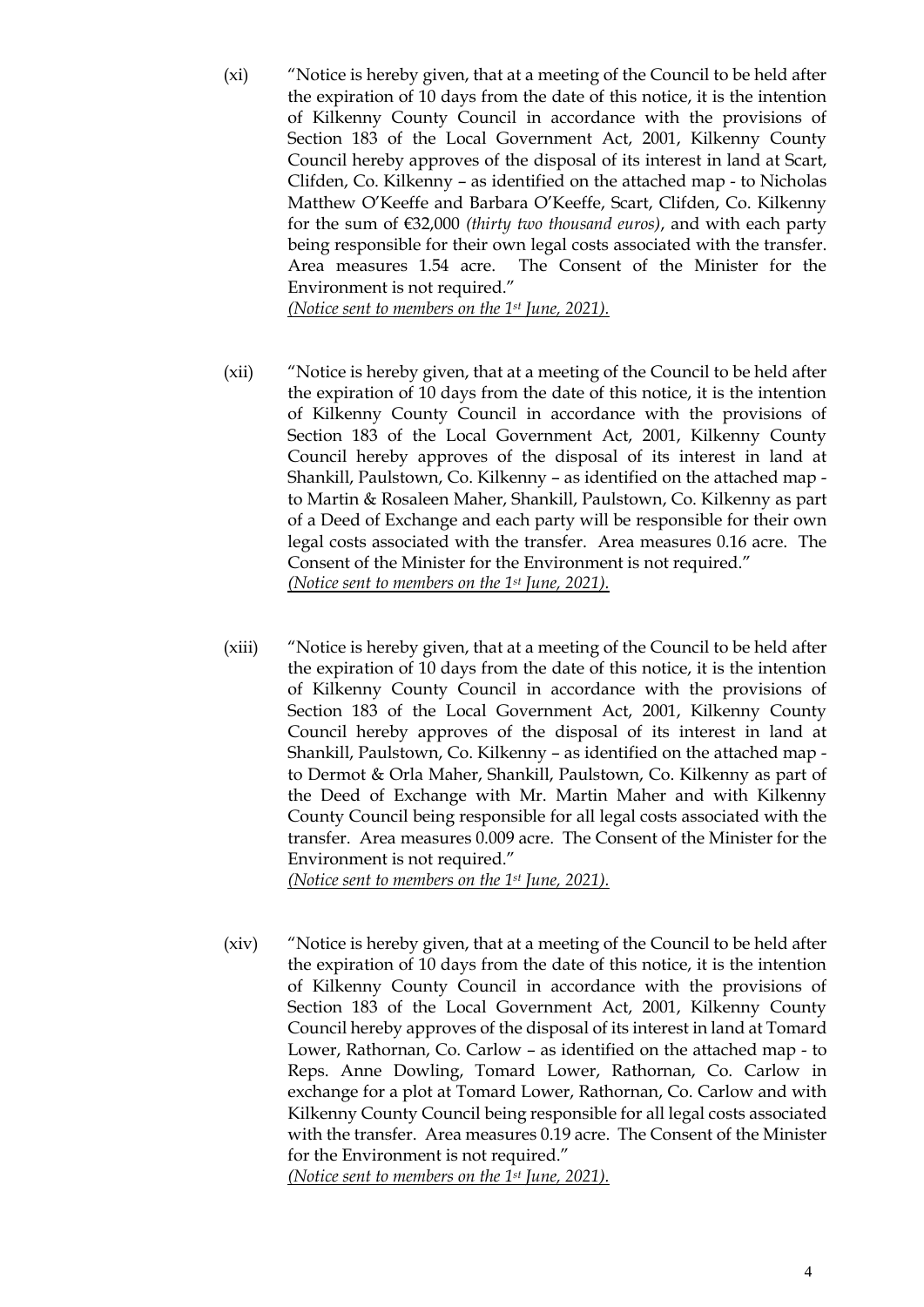- (xv) "Notice is hereby given, that at a meeting of the Council to be held after the expiration of 10 days from the date of this notice, it is the intention of Kilkenny County Council in accordance with the provisions of Section 183 of the Local Government Act, 2001, Kilkenny County Council hereby approves of the disposal of its interest in land at Ballyquirk, Clifden, Co. Kilkenny – as identified on the attached map to Lisa Cullen, Ballyquirk, Clifden, Co. Kilkenny for the nominal sum of €10.00 *(ten euro)*, and with Kilkenny County Council being responsible for all legal costs associated with the sale. Area measures 0.183 acre. The Consent of the Minister for the Environment is not required." *(Notice sent to members on the 1st June, 2021).*
- (xvi) "Notice is hereby given, that at a meeting of the Council to be held after the expiration of 10 days from the date of this notice, it is the intention of Kilkenny County Council in accordance with the provisions of Section 183 of the Local Government Act, 2001, Kilkenny County Council hereby approves of the disposal of its interest in land at Scart, Mullinavat, Co. Kilkenny – as identified on the attached map - to Margaret Hawe O'Hanlon, Scart, Mullinavat, Co. Kilkenny for Nil consideration and with Kilkenny County Council being responsible for all legal costs associated with the sale. Area measures 0.52 acre. The Consent of the Minister for the Environment is not required." *(Notice sent to members on the 1st June, 2021).*
- (xvii) "Notice is hereby given, that at a meeting of the Council to be held after the expiration of 10 days from the date of this notice, it is the intention of Kilkenny County Council in accordance with the provisions of Section 183 of the Local Government Act, 2001, Kilkenny County Council hereby approves of the disposal of its interest in land at Gorrue, Knocktopher, Co. Kilkenny – as identified on the attached map - to James Murphy, Gorrue, Knocktopher, Co. Kilkenny for the nominal sum of €10.00 *(ten euro),* with Kilkenny County Council being responsible for all legal costs associated with the transfer. Area measures 1.37 acre. The Consent of the Minister for the Environment is not required." *(Notice sent to members on the 1st June, 2021).*
- (xviii) "Notice is hereby given, that at a meeting of the Council to be held after the expiration of 10 days from the date of this notice, it is the intention of Kilkenny County Council in accordance with the provisions of Section 183 of the Local Government Act, 2001, Kilkenny County Council hereby approves of the disposal of its interest in a site at Hebron Industrial Estate, Hebron Road, Kilkenny, as identified on the enclosed map as Site D, to Electrocity Limited, Ormonde Retail Park, Dublin Road, Kilkenny, for the sum of €210,000 *(two hundred and ten thousand euros)*. This site measures approx. 3.0 acres. Each party will be responsible for their own legal costs associated with the sale**.** The Consent of the Minister for the Environment is not required.**"** *(Notice sent to members on the 8th June, 2021).*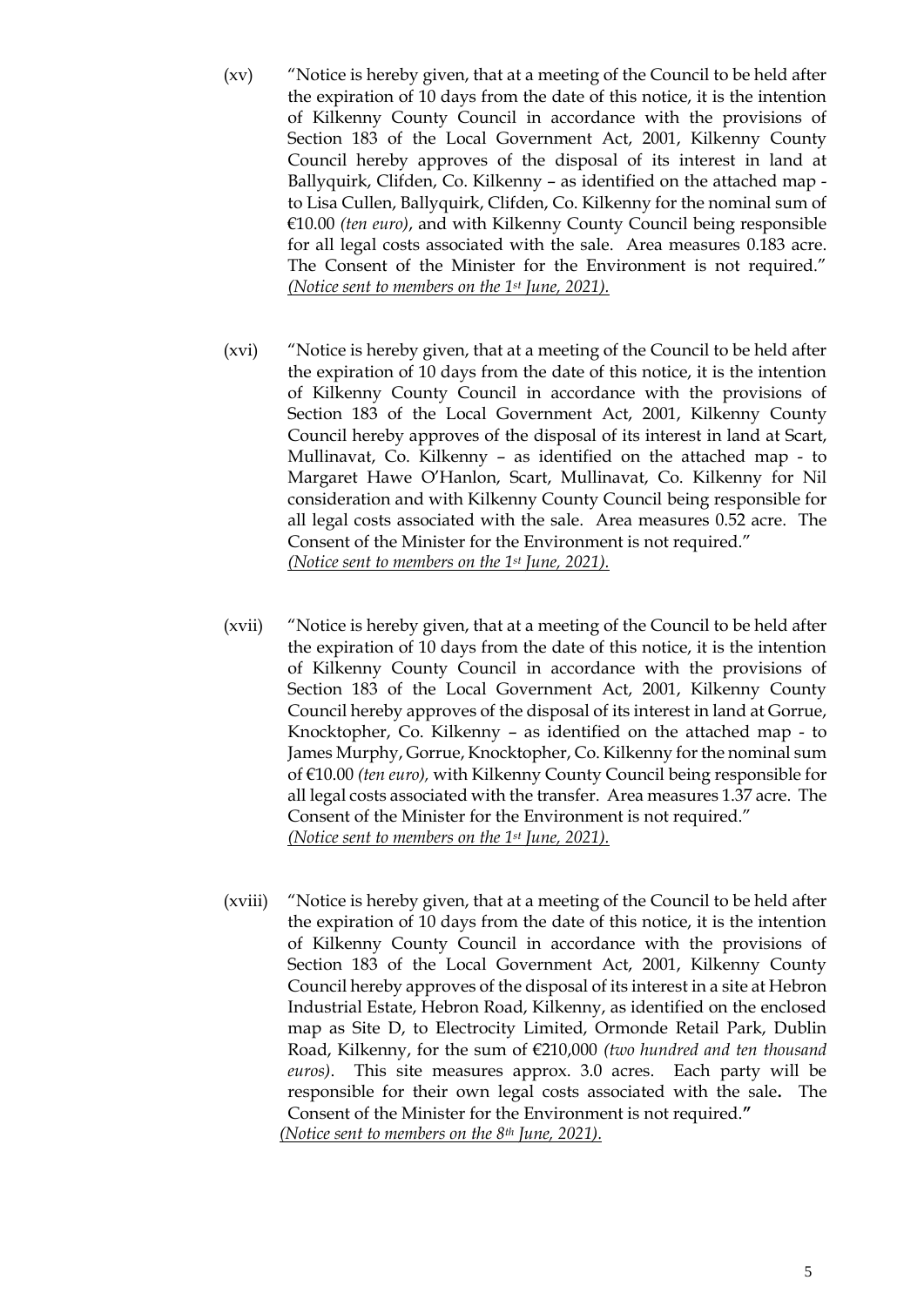(xix) "Notice is hereby given, that at a meeting of the Council to be held after the expiration of 10 days from the date of this notice, it is the intention of Kilkenny County Council in accordance with the provisions of Section 183 of the Local Government Act, 2001, Kilkenny County Council hereby approves of the disposal of its interest in a site at Hebron Industrial Estate, Hebron Road, Kilkenny, as identified on the enclosed map as Site C, to Oxley Electrical & Security Limited, Derrykearn, Abbeyleix, Co. Laois, for the sum of €240,000 *(two hundred and forty thousand euro)*. This site measures approx. 3 acres. Each party will be responsible for their own legal costs associated with the sale. The Consent of the Minister for the Environment is not required." *(Notice sent to members on the 8th June, 2021).*

## (b) *Pleanail -* **Planning**

- (i) Part 8 Planning: Greenway Construction Compound *[Report Attached].*
- (ii) Proposed Part 8: Columbarium Wall Garden, St. Kieran's Cemetery *[Report Attached].*
- (iii) Taking in Charge: Friary Walk Callan, Co. Kilkenny *[Report Attached].*
- (iv) Taking in Charge: Rath Ullord, Bonnettsrath Road, Kilkenny *[Report Attached].*
- (v) Taking in Charge: Bellfield, Abbeylands, Ferrybank. *[Report Attached].*
- (vi) Taking in Charge: Banagher Court, Main Street, Piltown *[Report Attached].*
- (vii) Taking in Charge: The Green, Ballyfoyle, Co. Kilkenny *[Report Attached].*
- (viii) Taking in Charge: Newpark Crescent, Golf Links Road *[Report Attached].*

#### (c) *Comhshaol -* **Environment**

(i) Graveyard Grants *[Report Attached].*

#### (d) *Gnóthaí Corparáideacha -* **Finance**

(i) Three Year Capital Programme 2021-2023 *[Report Attached]*

### (e) *Gnóthaí Corparáideacha -* **Corporate Affairs**

- (i) Appointment of Chairman for SPC 4: Environment Protection, Climate Action & Energy
- (ii) Appointment of Chairman for SPC 5: Community, Cultural & Fire **Services**
- (iii) Chief Executive's Monthly Report *[Report Attached].*

#### 3. *Comhfhreagras -* **Correspondence**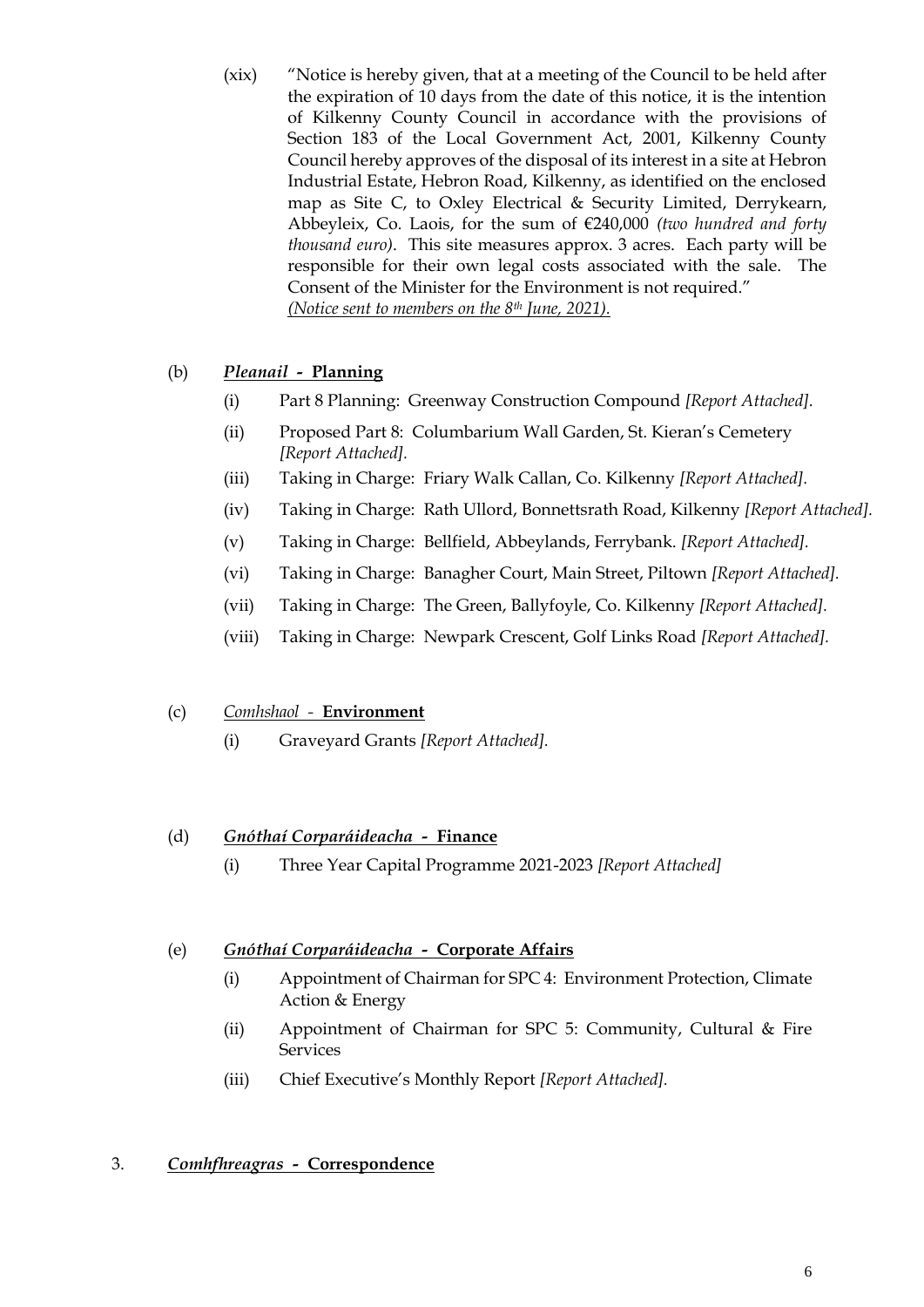- 4. *Gnó ar athló ó chruinniúroimhe seo* **Business adjourned from a previous Meeting**
- 5. *Dátaí agus Amanta do chruinnithe a shocrú -* **Fix Dates & Times of Meetings** (i) Schedule of Meetings *[Report Attached].*

#### 6. *Plé ar Thuairiscí agus Moltaí ó Choistí an Comhairle* **Consideration of Reports & Recommendations of Committees of the Council**

### 7. *Gnó Eile romhainn i bhFógra reachtála an Chruinnithe -* **Other Business set forth in the Notice convening the Meeting**

8. *Oideachas agus Oiliúint -* **Education & Training**

#### 9. *Gnótha ag éirí as Miontuairiscí -* **Matters Arising from Minutes**

#### 10. *Aon Ghnó Eile -* **Any Other Business**

#### 11. *Fógraí Rúin -* **Notices of Motion**

#### **11 (21) Cllr. Peter Cleere**

"That Kilkenny County Council supports the Life Saving Equipment Bill 2017 as introduced by Senator Keith Swanick which is supported by Water Safety Ireland & CFR Ireland and calls upon the Government to bring about the speedy enactment of this Bill. The Life Saving Equipment Bill was initiated in 2017 by Senator Keith Swanick. It proposes penalties of up to 5 years imprisonment and €50,000 fine for those convicted of theft or damage to, a defibrillator or life buoy. CFR Ireland and Water Safety Ireland have both supported and endorsed this Bill when it was proposed. It is now stalled in the houses of the Oireachtas.'

#### **12 (21) Cllr. Peter Cleere**

"That Kilkenny County Council would write to Táiniste to extend the current rates waivers for businesses until at least April 2022. Many businesses have literally just reopened their doors and some are still closed for another couple of weeks, and these business need certainty and fairness to be able to trade through this pandemic."